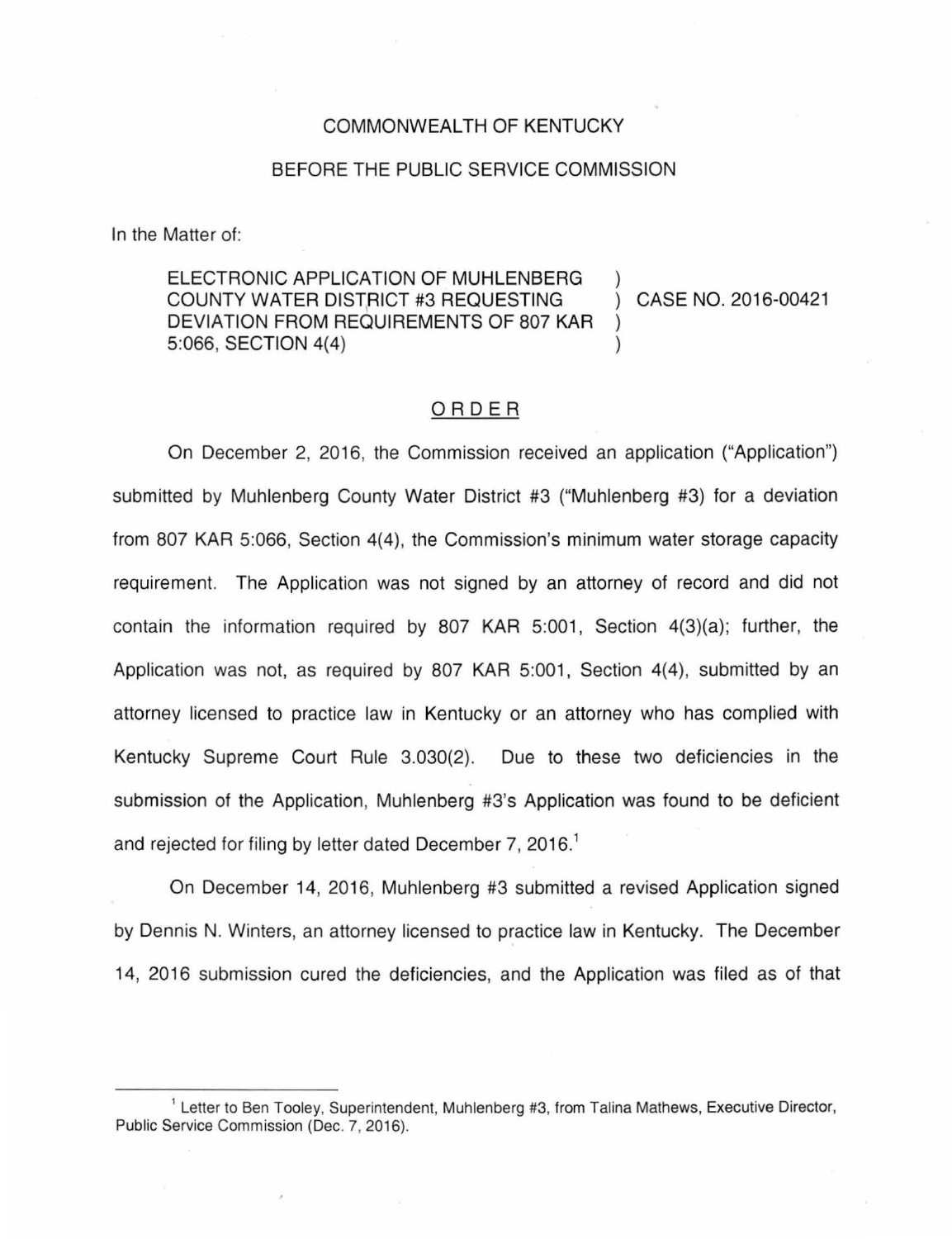date.<sup>2</sup> On January 13, 2017, Commission Staff's First Request for Information to Muhlenberg County Water District #3 ("Staff's First Request") was filed into the record. The information requested was due within 14 days of the date of the request. $3$ 

By a letter received on February 3, 2017, Mr. Winters provided notice to the Commission that he would no longer be representing Muhlenberg #3 in Case No. 2016- 00421 due to a conflict of interest.<sup>4</sup> Mr. Winters stated that another attorney was now representing Muhlenberg #3.<sup>5</sup>

On February 9, 2017, Damon R. Talley, Mary Ellen Wimberly, and Gerald E. Wuetcher filed their entry of appearance on behalf of Muhlenberg #3. On the same date, Muhlenberg #3, through its new counsel, filed a motion for use of electronic filing procedures ("Motion for Electronic Filing"). In support of the request to use the electronic filing procedures per 807 KAR 5:001, Section 8, Muhlenberg #3 stated that the use of such procedures will reduce Muhlenberg #3's cost associated with this case and would not be prejudicial to any potential party, the public, or the Commission.<sup>6</sup> Muhlenberg #3 also stated that the use of electronic filing procedures would reduce the cost of the proceedings to all potential parties and allow for greater transparency and

 $5/$ d.

<sup>&</sup>lt;sup>2</sup> Letter to Parties of Record from Talina Mathews, Executive Director, Public Service Commission (Jan. 13, 2017).

<sup>&</sup>lt;sup>3</sup> Staff's First Request (Jan. 13, 2017) at 1.

<sup>&</sup>lt;sup>4</sup> Letter from Dennis N. Winters (filed Feb. 3, 2017).

<sup>&</sup>lt;sup>6</sup> Motion for Electronic Procedures (filed Feb. 3, 2017) at 1 and 2.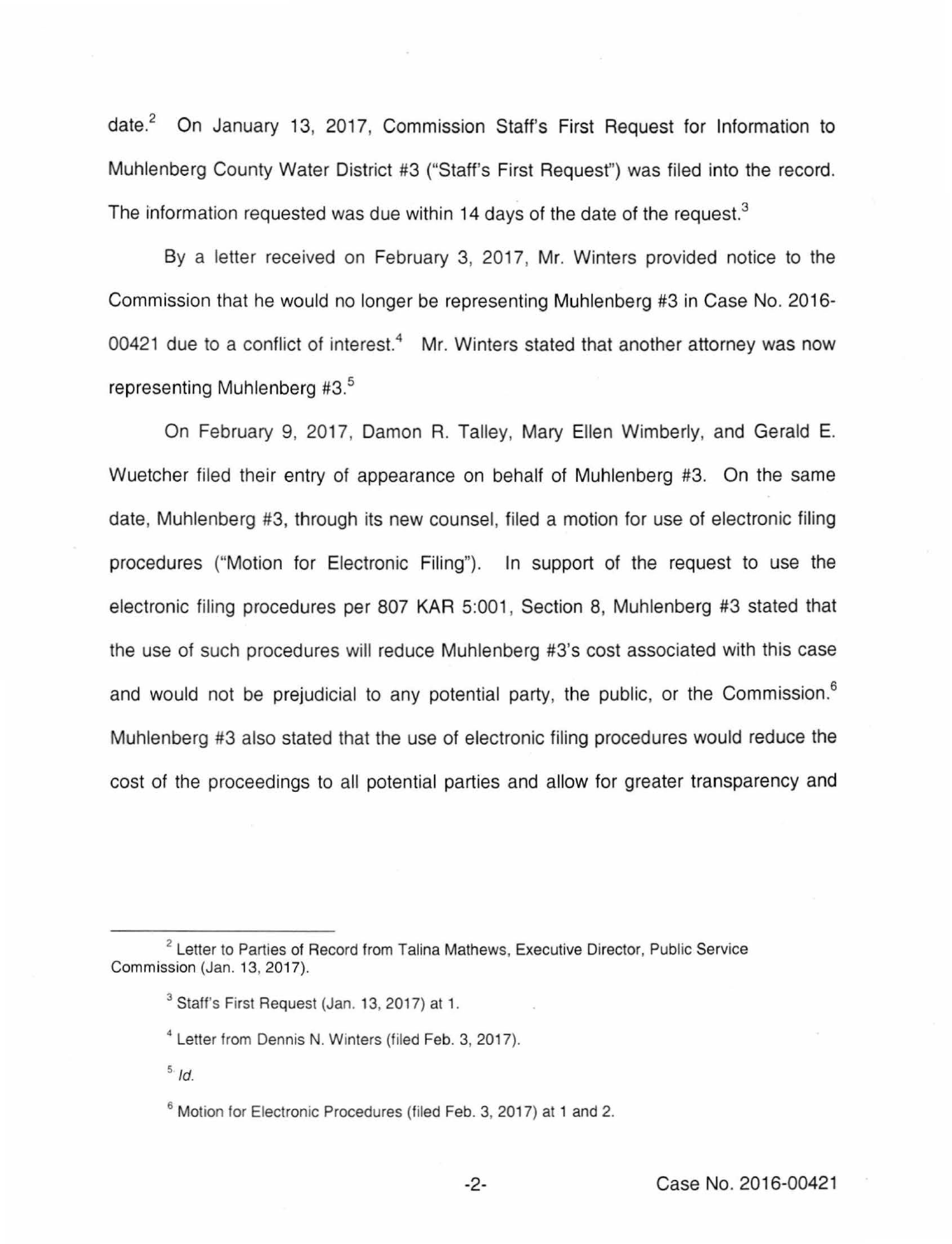public awareness by enabling the documents filed in the case to be immediately posted to the Commission's website.<sup>7</sup>

On February 23, 2017, Muhlenberg #3 filed a motion for extension of time ("Motion for Extension") requesting an extension of time through and until March 10, 2017, in which to file responses to Staff's. First Request. In support of its Motion for Extension, Muhlenberg #3 stated that it had previously been represented by different counsel and that an item from Staff's First Request required Muhlenberg #3 to obtain information from a third party. $8$  Muhlenberg #3 stated that the request for an extension was not for the purpose of unduly delaying the Commission's examination and, if granted, would not result in any prejudice.<sup>9</sup> On March 10, 2017, Muhlenberg #3 filed its responses to Staff's First Request.<sup>10</sup>

807 KAR 5:001, Section 8(1), permits an applicant to use electronic filing procedures upon a timely election. Per 807 KAR 5:001, Section 8(2), an applicant is required to file with the Commission a written notice of its election to use electronic filing procedures at least seven days prior to the submission of the application. In the instant case, Muhlenberg #3 did not file a timely written notice of its election to use electronic filing procedures. Nonetheless, Muhlenberg #3 submitted its Application prior to retaining its current counsel, and its current counsel filed the Motion for Electronic Procedures on the same date counsel entered their appearance.

<sup>7</sup>*/d.* at 2.

<sup>&</sup>lt;sup>8</sup> Motion for Extension (filed Feb. 23, 2017) at 1.

 $9/d$ .

<sup>&</sup>lt;sup>10</sup> Muhlenberg #3's Response to Staff's First Request (filed Mar. 10, 2017).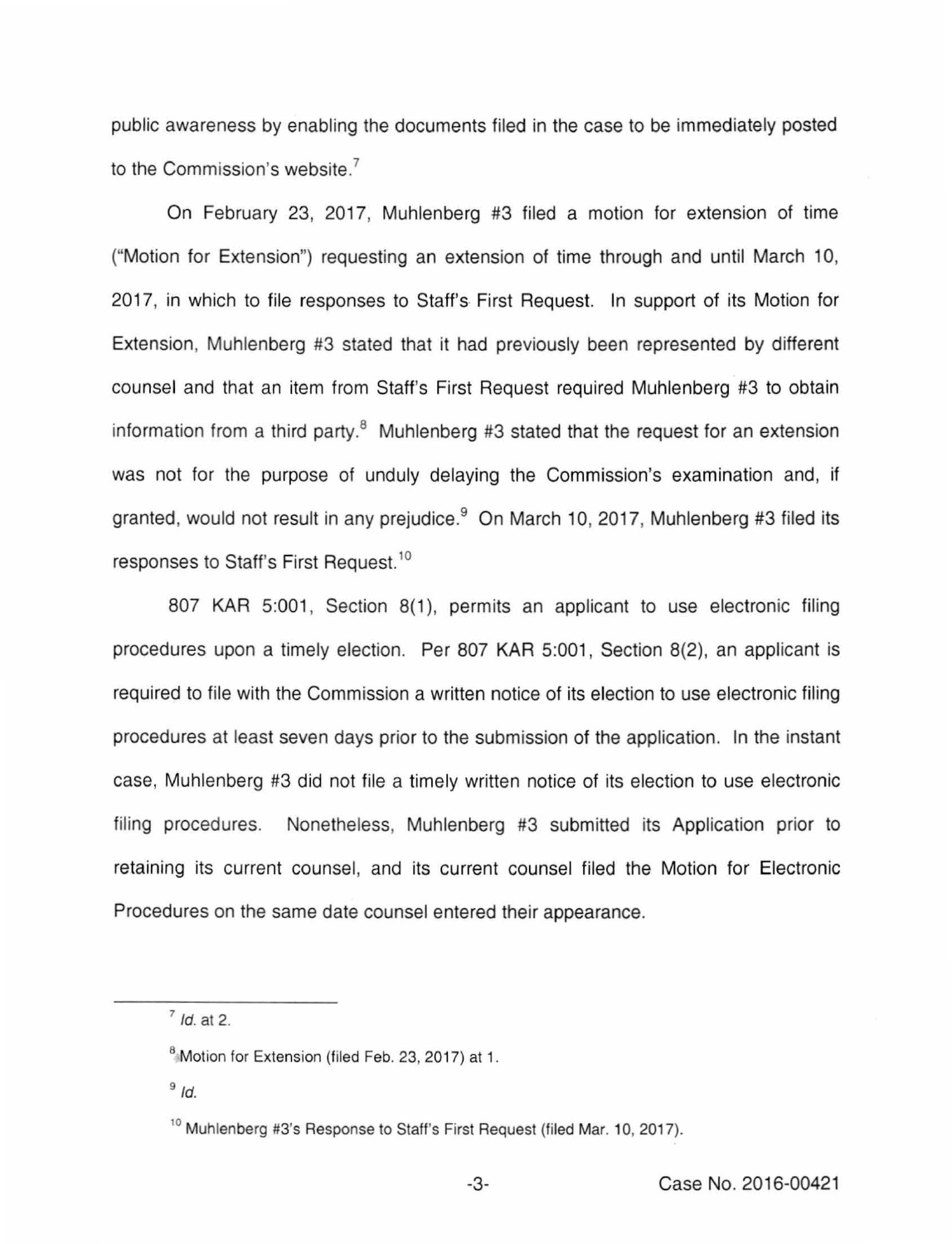The Commission finds that the instant case is in the early stage of the proceedings and no party has sought intervention into the case. We further find that Muhlenberg #3's prior counsel was required to withdraw due to a conflict of interest and that its new counsel promptly requested the use of electronic procedures by filing a Motion for Electronic Procedures simultaneously with their entry of appearance. We find that Muhlenberg #3's Motion for Electronic Procedures should be granted.

The Commission finds that Muhlenberg #3 was required to obtain new counsel following the issuance of Staff's First Request. In view of the information requested by Staff's First Request and the circumstances associated with Muhlenberg #3's representation, we find that Muhlenberg #3's request for an extension of time through March 10, 2017, in which to file its responses to Staff's First Request is reasonable and should be granted.

The Commission, having considered the motions and finding good cause, HEREBY ORDERS that:

1. Muhlenberg #3's Motion for Electronic Procedures for this case is granted.

2. The style of this case shall be amended to use the word "Electronic" as set forth above, and all future correspondence or filings in connection with this case shall reference the above style and case number.

3. All documents submitted in this proceeding shall comply with the Commission's rules of procedure as set forth in 807 KAR 5:001 , and any deviation from these rules shall be submitted in writing to the Commission for consideration.

4. Any party filing a paper shall upload an electronic version using the Commission's E-Filing System and shall file an original and one copy in paper medium.

-4- Case No. 2016-00421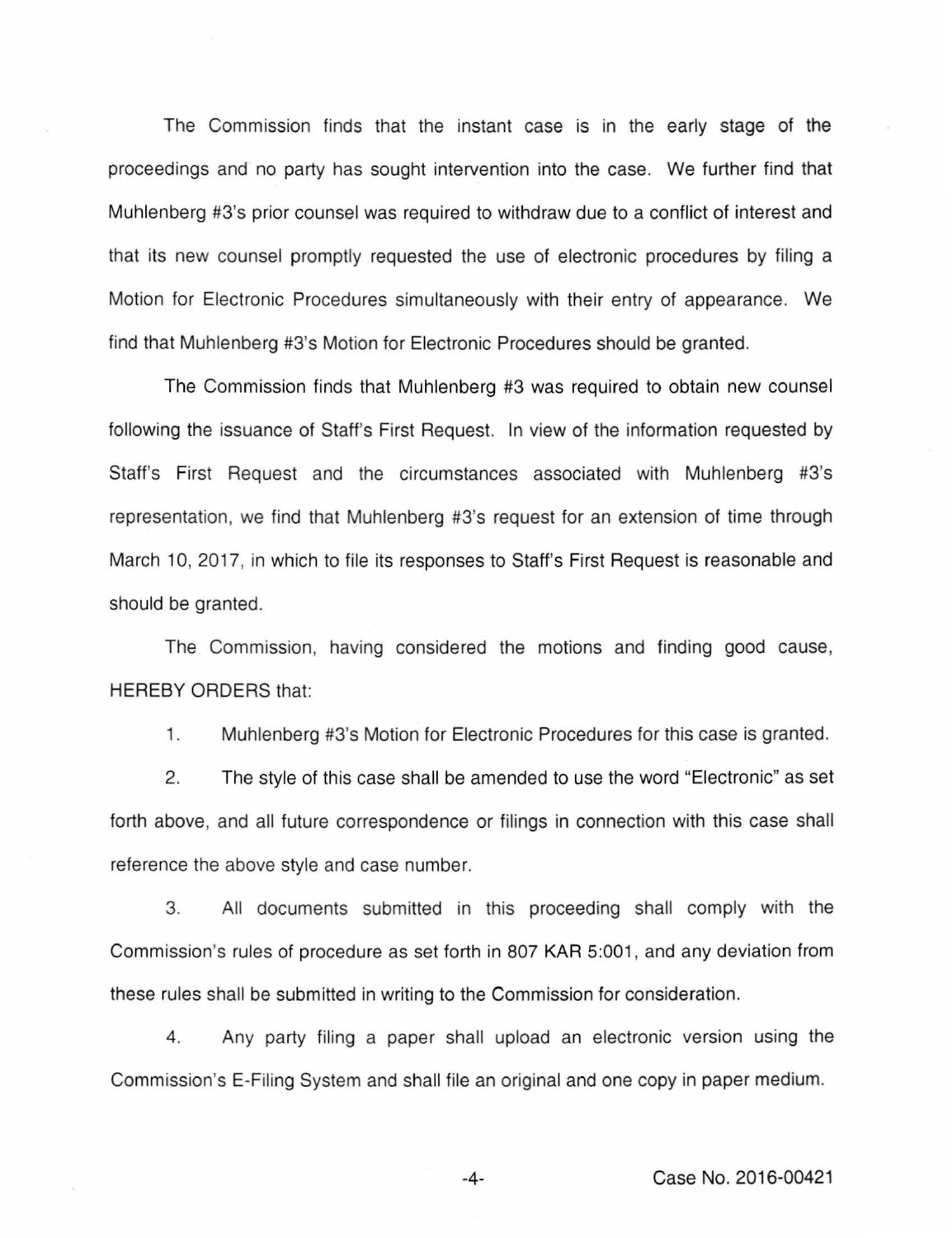5. Any request for confidential treatment of material submitted shall conform to the requirements of 807 KAR 5:001, Section 13.

6. Materials submitted to the Commission that do not comply with the rules of procedure or that do not have an approved deviation are subject to rejection pursuant to 807 KAR 5:001, Section 3.

7. Muhlenberg #3's Motion for Extension is granted and Muhlenberg #3's responses to Staff's First Request are accepted for filing as of March 10, 2017.

By the Commission

ENTERED **MAR 15 2017**  KENTUCKY PUBLIC SERVICE COMMISSION

ATTEST: athews alure K